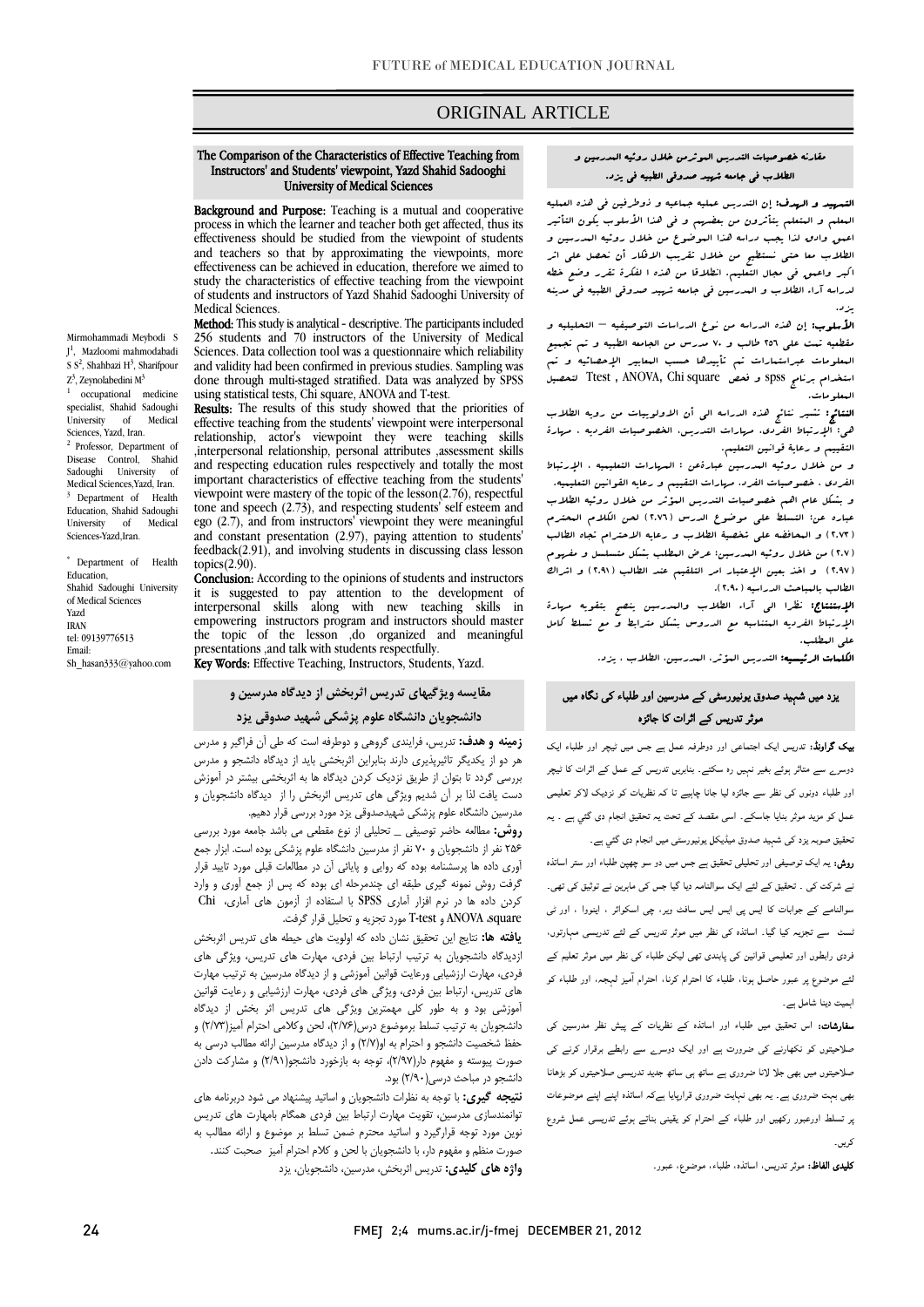### **INTRODUCTION**

In today's community ,education and training and university are the main factors of development and progress(1,2) and fundamental and permanent improvement in each society depends on the evolution of education and training system of the society and methods of the system of transfer of planned educational information to learners(3,4). Teaching is not easy work and is much more than just transfer of information(6).Teaching is a conscious and purposeful activity which needs using and mixing special movements and activities in specific cases and fields, based on knowledge and understanding of learners and creating a change in them $(1,5)$  which is planned, performed, and will face in going beyond just transferring information in effective education(8). The quality of education is a multidimensional process and has short-term and long-term consequences, therefore its effectiveness must be studied from different aspects(9-11) and this needs a serious look at all factors involving learning-teaching process(12).

When effective teaching is brought in to discussion what is meant is the effective performance of teachers and succeeding in effective teaching is not easy work(12).

Teaching at university is not always effective(14). Today, teachers face groups and more complex and various demographic specifications and also the learners' abilities are more various than any other time and if they are familiar with the unique needs of those learners and adjust their teaching methodologies with the needs and personal and group facilities of learners and step toward omitting the deficiencies of their methodologies and correcting and improving it, they will be able to fulfill the unique needs of learners ,but for different reasons they can't satisfy the needs sufficiently(5,15,16).

Although university instructors are pretty good at knowledge related to their own major ,but most of them have limited knowledge about teaching theories and methodologies(14).The most primary definition of effective teaching is the teacher's ability in helping learners reaching high standards (17).In other words, the collection of the teacher's behaviors leads to the achievement of educational goals and learners' better learning(18,19) and in higher education effective learning is mostly defined as improving effective learning chances for learners(14).Effective teaching must be organized and motivating and promote teachers' and students' motivation , liveliness, innovation, and efficiency(1,18,19).

Instructors are the most valuable part of university and higher education system (12,19,20) and the most fundamental factor for succeeding in reaching educational goals (3,21,22). At present, there are studies for guidance in the case of specifications of effective instructors and methodology which helps learners' pleasant performance more than ever before(23) and different studies have clearly showed that the quality of teaching is the major factor in determining learners' learning and progress(10,13,24,27).

Effective teaching starts with training and preparation of effective teachers (23). Effective teachers are enthusiastic, motivated, and optimistic about teaching and reflect it in

 their behavior and try to improve it(26) and by assigning clear and routine rules and encouragement system in class don't let students lose concentration(28). Also ,students' use of effective learning in learning techniques is not just several years as well as the effect of an un influential teacher(26). limited to the inside of class (8,29) and its effect can last

 Evaluation and assessment of the quality of teaching is difficult (17) and its most important reason is not having education(15,18,19).The effectiveness of teaching and performance of teachers must be evaluated through accurate , valid, reliable and fair methods which relate to teacher's knowledge and performances related to learners' instructors alone but a combination of criteria can be useful(30).The evaluation of the effectiveness of teachers is done through different people such as principals, teachers and learners(9,10). the criteria of effective teaching in university learning(27,30). No criterion can evaluate the efficiency of

dependent parts. Although teaching is a teacher's job but its result is reflected in the learner or student, thus effectiveness should be studied from the viewpoint of teachers and students so that according to the common and and codification of behavioral patterns of teachers in education can be achieved(18,24).Therefore we decided to study the characteristics of effective teaching from the viewpoint of instructors and students of Yazd Shahid Sadooghi University of Medical Sciences. In the process of education, learning and teaching are two different points and approximating them, more efficiency

## **METHODS**

 This study is a sectional descriptive-analytical one which was conducted in the winter of 1390 in Yazd University of and 70 instructors of this university who were selected through multi-staged stratified according to the faculties and different levels. Data collection tool was a questionnaire which had been used by Ramezani and Dortaj Ravari(21) in through a survey of the experts ,Alpha Cronbach (Alpha=0.78) and test-re-test (with an interval of two weeks). This questionnaire included two parts; the first part related to students' personal specifications(such as age, status and job record) and the second part included 34 questions which were classified in 5 groups of interpersonal relationship (5 questions), teaching skills (12 questions), and respecting education rules (4 questions). The questionnaire used Likert-Scale with three choices of "not very important, important, very important" which were allocated the scores of 1 to 3 respectively, therefore each one of the specifications and fields of teaching had an The questionnaires were distributed according to the student population of the faculty and different levels and after data collection, it was analyzed by SPSS 16 through statistical tests of ANOVA, Chi square and T-test and the level of meaningfulness was 95%. Medical Sciences. The participants included 265 students Kerman and its reliability and validity were again confirmed gender, level of education, scientific rank, employment personal traits(9 questions), assessment skills (4 questions), importance rank between 1 o 3 from students 'viewpoint.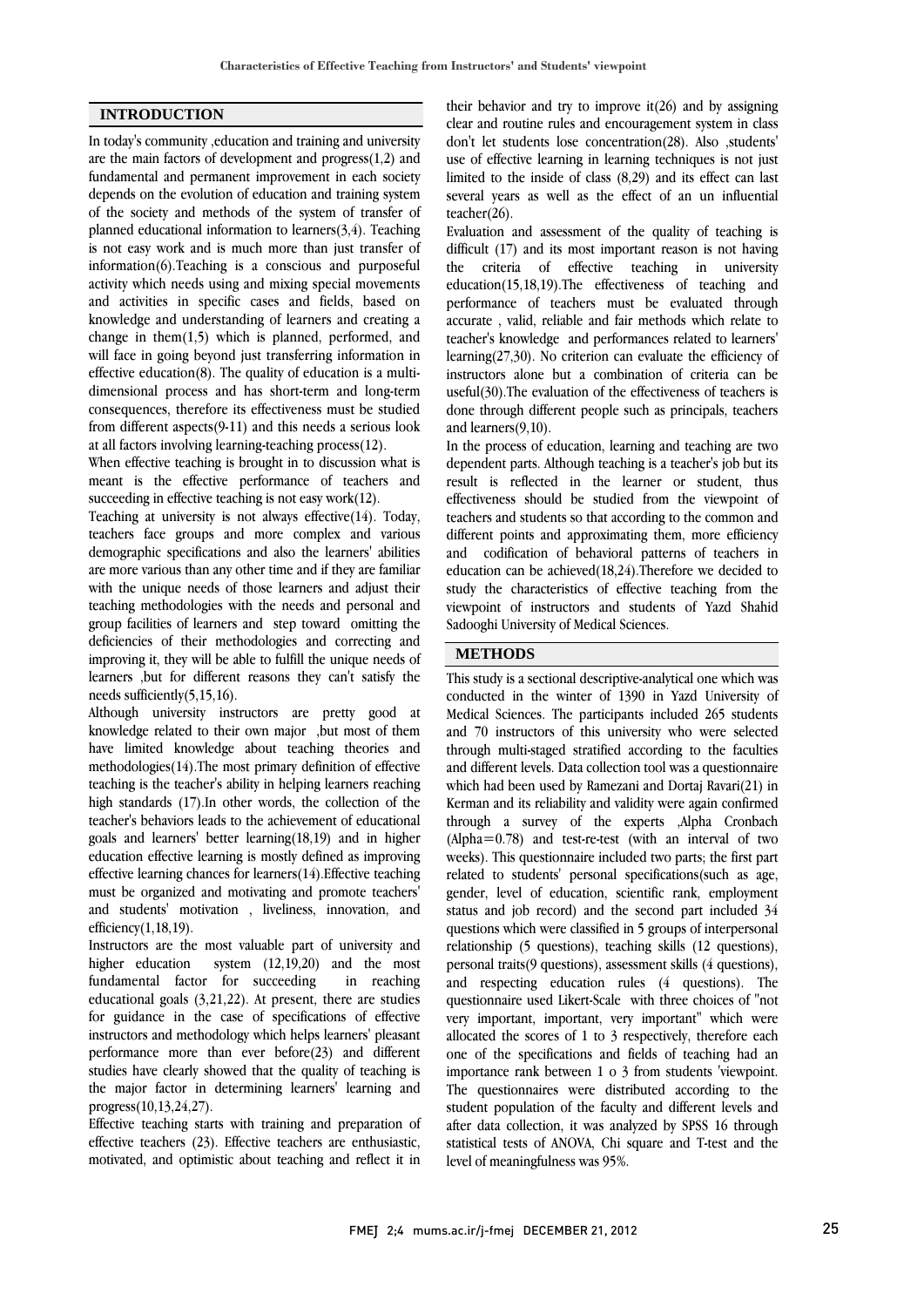$\overline{a}$  $\overline{a}$ 

### **RESULTS**

 Among instructors and students there were 44.1% and  $20.0\%$  mate respectively and the rest were remare. The incarnage of instructors was  $40.71 \pm 7.05$  and of students  $21.44 \pm 2.29$ . 8.6% of the instructors were selected from Health faculty,13.8% from Medicine faculty,34.5% from Paramedical faculty,13.8% from Pharmacy faculty,17.2% from Dentistry faculty , and  $12.1\%$  of them were from the part of students 29.1% were from Medicine faculty,29.1% from Health,18.8% from Paramedical, and the rest were from other faculties.55.1% of them were getting their first and second term of education, 29.7% third and fourth, 28.6% fifth and sixth and except 6.6% who didn't mention their term, the rest were studying in the fourth 50.8% male respectively and the rest were female. The mean Nursing faculty.29.2% of them had M.S.,43.1% had PhD. On their B.S.,6.6% M.S.,37.1% PhD. Also 28.9% were spending year or higher.

The average of job record of instructors was  $11.79 \pm 7.07$  hired pilot and 66.7% were employed permanently .Also from the point of scientific rank 35.7% of the instructors were trainers,31.4% assistant,31.4% associate ,and 1.4% years,15.2%were employed through a contract,18.2% were were full professors.

 The results of this study showed that on the basis of the average of the total score of all fields from the viewpoint of students, the most important fields of Effective teaching included interpersonal relationship, teaching skills, educational rules respectively and from instructors' viewpoint although the fields of teaching skills and interpersonal relationship got the first and second priorities respectively and the priorities of other fields were similar to instructors' viewpoints in all the fields was statistically personal characteristics, assessment skills and respecting students but the difference between students' and meaningful  $(P=0.05)$ (table 1).

 The comparison of the mean score of different fields based on effective variables showed that the difference of characteristics, assessment skills and respecting educational rules between male and female students has been statistically meaningful  $(P 0.001, P=0.029, P=0.045,$  P= 0.001 respectively). The viewpoints of male and female instructors in the fields of personal characteristics and viewpoint in the field of teaching skills, personal

 interpersonal relationship were meaningfully different  $(P=0.001, P=0.045$  respectively). Also the students' level of education was meaningfully different from personal characteristics( $P=0.041$ ) and there was a meaningful personal characteristics  $(P=0.041)$ , assessment skills  $(P=0.024)$ , and age with teaching skills  $(P=0.023)$  while in their opinion the instructors' level of education didn't affect difference between the level of education of students and teaching characteristics( $P=0.05$ ).

 Although instructors' age has been an effective factor in their viewpoint toward different fields except taching skills  $(P=0.05)$ , it has not been an effective factor in the case of students' viewpoint (P=0.05).Instructors' job record has  $s$ kill and respecting educational rules( $P=0.05$ ), and the instructors' employment status was one of the factors that was effective in expressing their opinions about teaching also been effective in their viewpoint toward assessment skills and respecting educational rules( $P=0.05$ ).

 Students mentioned that in the field of personal and instructor's viewpoint toward the major (2.68) were the most effective and the university rank of the instructor (1.93) and strictness of the instructor (1.97) were the least factors which have the most effect on effective teaching were similar to students but they prioritized the instructor's viewpoint toward major to the instructor's tone and speech(2.81 and 2.84 respectively) and the instructor's university rank  $(2.22)$  was the least important factor in this characteristics, instructors respectful tone and speech (2.73) effective and the instructor's viewpoint toward the two field from the viewpoint of instructors.

 Also the instructor's mastery over the topic of the lesson (2.76) and making an attempt to make the lesson comprehensible and answering students' questions (2.58) had the most effect in effective teaching and asking education-aid tools (2.19)had the least effect in effective learning related to teaching skills from the viewpoint of students while 99% of the instructors believed that constant important characteristic of effective teaching and after that was involving students in the discussions of the lesson(2.90) and the least effect on effective teaching was using education-aid tools which was far distant from other questions during the process of teaching (2.09) and using and meaningful presentation of the lesson topic is the most variables of this field(2.26)(table 2).

| Table 1: The comparison of the scores and standard deviation of students' and instructor's opinions in the<br>studied fields |             |                       |      |                              |      |  |  |  |
|------------------------------------------------------------------------------------------------------------------------------|-------------|-----------------------|------|------------------------------|------|--|--|--|
|                                                                                                                              |             | <b>Instructors</b>    |      | <b>Students</b>              |      |  |  |  |
|                                                                                                                              | P           | Standard<br>Deviation | Mean | Standard<br><b>Deviation</b> | Mean |  |  |  |
| Interpersonal relationship                                                                                                   | $*0.018$    | 0.37                  | 2.61 | 0.35                         | 2.49 |  |  |  |
| Teaching skills                                                                                                              | $*$ $0.000$ | 0.23                  | 2.73 | 0.32                         | 2.42 |  |  |  |
| Personality traits                                                                                                           | $**0.000$   | 0.26                  | 2.57 | 0.29                         | 2.36 |  |  |  |
| Assessment skills                                                                                                            | $**0.003$   | 0.37                  | 2.44 | 0.47                         | 2.27 |  |  |  |
| Respecting educational rules                                                                                                 | $*0.031$    | 0.47                  | 2.28 | 0.59                         | 2.13 |  |  |  |
| $(*P<0.05, **P<0.01)$                                                                                                        |             |                       |      |                              |      |  |  |  |

26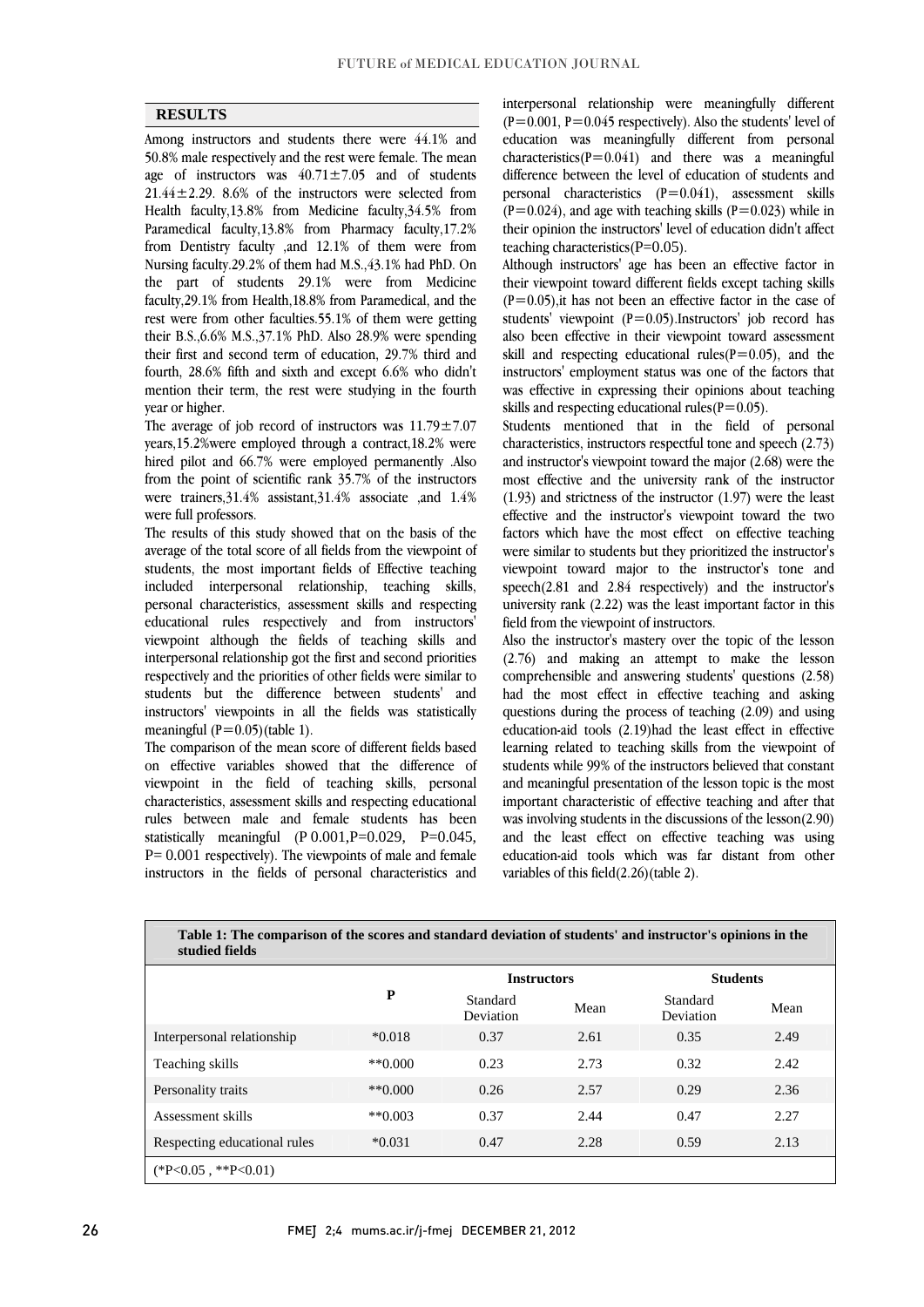| Table 2: The comparison of scores and standard deviation of students' and teachers' opinions about the<br>characteristics of an effective instructor |                                                                                                     |                                     |      |                                     |             |           |  |
|------------------------------------------------------------------------------------------------------------------------------------------------------|-----------------------------------------------------------------------------------------------------|-------------------------------------|------|-------------------------------------|-------------|-----------|--|
|                                                                                                                                                      |                                                                                                     | <b>Teachers</b>                     |      | <b>Students</b>                     |             |           |  |
|                                                                                                                                                      | <b>Characteristics</b>                                                                              | <b>Standard</b><br><b>Deviation</b> | Mean | <b>Standard</b><br><b>Deviation</b> | <b>Mean</b> | P         |  |
| Personal traits                                                                                                                                      | Having a respectful tone and speech                                                                 | 0.48                                | 2.73 | 0.43                                | 2.81        | 0.179     |  |
|                                                                                                                                                      | Instructor's viewpoint toward major                                                                 | 0.55                                | 2.68 | 0.41                                | 2.84        | $*0.012$  |  |
|                                                                                                                                                      | Nice and tidy appearance                                                                            | 0.59                                | 2.57 | 0.57                                | 2.71        | 0.057     |  |
|                                                                                                                                                      | Being logical                                                                                       | 0.54                                | 2.55 | 0.54                                | 2.79        | $**0.002$ |  |
|                                                                                                                                                      | Having a sense of humor                                                                             | 0.6                                 | 2.44 | 0.61                                | 2.54        | 0.226     |  |
|                                                                                                                                                      | <b>Religious Values</b>                                                                             | 0.71                                | 2.27 | 0.50                                | 2.67        | $**0.000$ |  |
|                                                                                                                                                      | Long record of teaching                                                                             | 0.71                                | 2.12 | 0.59                                | 2.25        | 0.161     |  |
|                                                                                                                                                      | <b>Strictness</b>                                                                                   | 0.64                                | 1.97 | 0.61                                | 2.31        | $**0.000$ |  |
|                                                                                                                                                      | Instructor's university rank                                                                        | 0.75                                | 1.93 | 0.62                                | 2.22        | $**0.003$ |  |
| Interpersonal<br>relationship                                                                                                                        | Respecting students' ego                                                                            | 0.51                                | 2.70 | 0.43                                | 2.81        | 0.056     |  |
|                                                                                                                                                      | Having a sincere relationship with the student                                                      | 0.53                                | 2.56 | 0.63                                | 2.56        | 0.986     |  |
|                                                                                                                                                      | Caring about student's feedback                                                                     | 0.57                                | 2.51 | 0.28                                | 2.91        | $**0.000$ |  |
|                                                                                                                                                      | Leading student toward improving<br>professional<br>qualifications                                  | 0.60                                | 2.45 | 0.60                                | 2.65        | $*0.018$  |  |
|                                                                                                                                                      | Availability after class hours                                                                      | 0.63                                | 2.24 | 0.70                                | 2.26        | 0.766     |  |
|                                                                                                                                                      | Mastery of lesson topic                                                                             | 0.48                                | 2.76 | 0.52                                | 2.82        | 0.353     |  |
|                                                                                                                                                      | Making an attempt to make the lesson comprehensible<br>and answering students' questions            | 0.59                                | 2.58 | 0.51                                | 2.66        | 0.296     |  |
|                                                                                                                                                      | Ability in making a relationship between lesson topics<br>and future professional tasks of students | 0.56                                | 2.52 | 0.37                                | 2.84        | $**0.000$ |  |
|                                                                                                                                                      | Constant and meaningful presentation                                                                | 0.60                                | 2.50 | 0.24                                | 2.97        | $**0.000$ |  |
|                                                                                                                                                      | Using methodologies for developing creativity and<br>critical thinking                              | 0.59                                | 2.48 | 0.37                                | 2.84        | $*0.025$  |  |
|                                                                                                                                                      | Having a lesson plan and expressing it for the students                                             | 0.61                                | 2.46 | 0.49                                | 2.71        | $**0.000$ |  |
| eaching skills                                                                                                                                       | Creating motivation in students for doing research and<br>studying                                  | 0.63                                | 2.39 | 0.43                                | 2.86        | $**0.000$ |  |
| ᄃ                                                                                                                                                    | Introducing the resources of teaching                                                               | 0.64                                | 2.39 | 0.53                                | 2.67        | $**0.000$ |  |
|                                                                                                                                                      | Using different educational methods for creating<br>variety in teaching                             | 0.63                                | 2.38 | 0.58                                | 2.57        | $*0.025$  |  |
|                                                                                                                                                      | Involving students in discussing lesson topics                                                      | 0.63                                | 2.27 | 0.35                                | 2.90        | $**0.000$ |  |
|                                                                                                                                                      | Using education-aid tools                                                                           | 0.64                                | 2.19 | $0.58\,$                            | 2.26        | 0.409     |  |
|                                                                                                                                                      | Asking students questions during the process of<br>teaching                                         | 0.77                                | 2.09 | 0.50                                | 2.67        | $**0.000$ |  |
| Evaluation<br><b>Skills</b><br>Respecting<br>educational<br>rules                                                                                    | Correct judgment and being fair                                                                     | 0.54                                | 2.56 | 0.42                                | 2.77        | $**0.001$ |  |
|                                                                                                                                                      | Holding a comprehensive and exact final exam                                                        | 0.73                                | 2.32 | 0.63                                | 2.51        | 0.056     |  |
|                                                                                                                                                      | Doing assessments at the beginning and end of each<br>topic                                         | 0.76                                | 2.11 | 0.53                                | 2.46        | $**0.000$ |  |
|                                                                                                                                                      | Taking quizzes or mid-terms                                                                         | 0.75                                | 2.10 | 0.57                                | 2.07        | 0.750     |  |
|                                                                                                                                                      | Punctuality                                                                                         | 0.67                                | 2.43 | 0.54                                | 2.73        | $**0.000$ |  |
|                                                                                                                                                      | Starting and finishing at the right time                                                            | 0.76                                | 2.25 | 0.61                                | 2.49        | $**0.007$ |  |
|                                                                                                                                                      | Calling the roll                                                                                    | 0.82                                | 1.93 | 0.73                                | 1.86        | 0.502     |  |
|                                                                                                                                                      | Respecting educational rules                                                                        | 0.78                                | 1.92 | 0.58                                | 2.04        | 0.153     |  |
|                                                                                                                                                      | $(*P<0.05, **P<0.01)$                                                                               |                                     |      |                                     |             |           |  |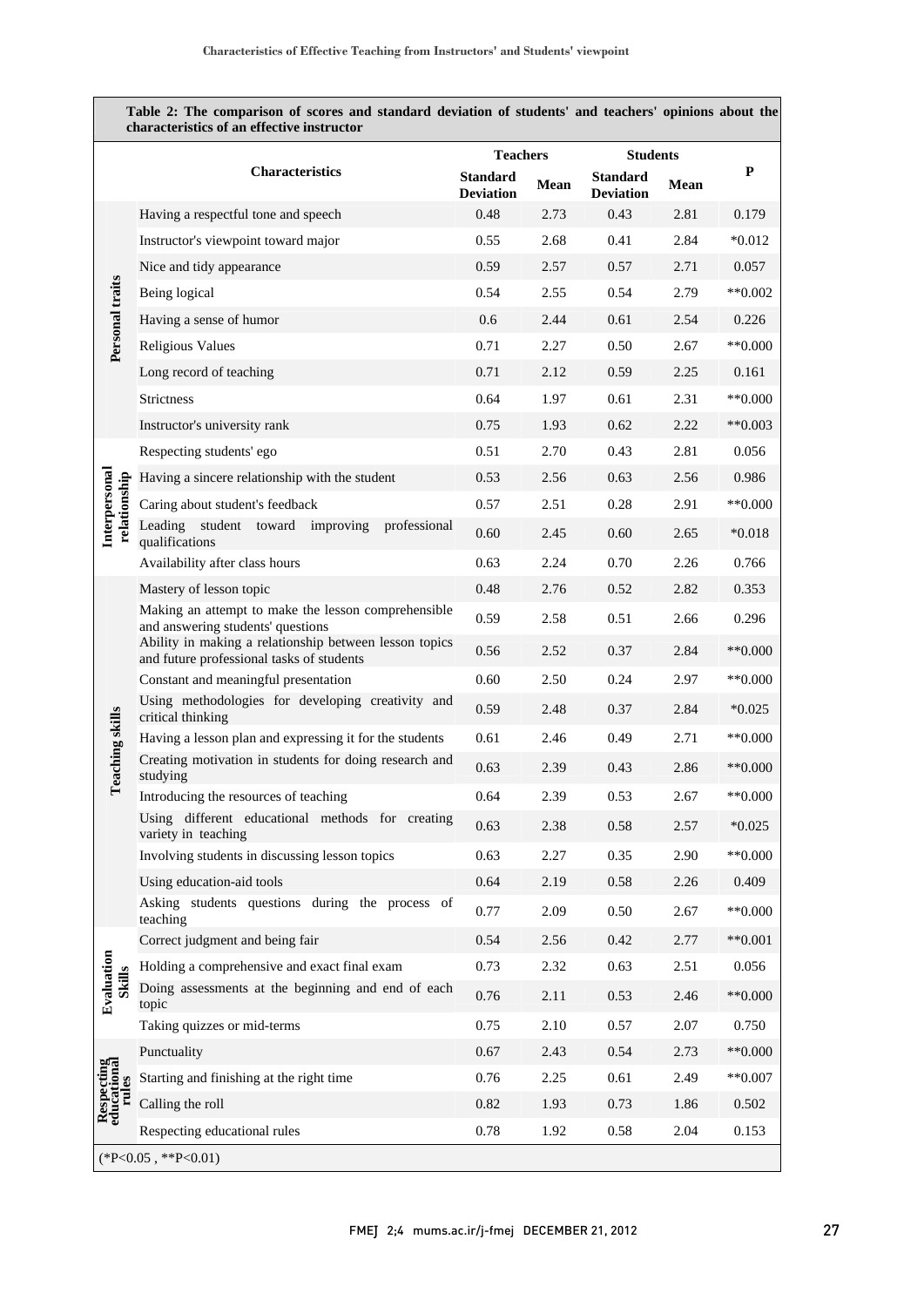In the field of interpersonal relationship , although students mentioned that respecting students' ego and self esteem (2.7) and having a sincere relationship with the student (2.56) had the most effect and availability of the instructor other than of class hours had the least effect on effective learning ,the instructors mentioned that caring about the students' feedback (2.91) was more important than respecting student's ego (2.81) and in the case of the least important factor among the factors of this field ,they mentioned the availability of the instructor other than class hours (2.26),similar to what students had mentioned (table 2).

Instructors and participant students in this study mentioned that in the field of assessment skills ,right judgment and being fair (2.54 and 2.77 respectively) were the most effective and taking a quiz or a midterm (2.10 and 2.07 respectively)was the least effective factor in effective teaching and finally in the case of respecting educational rules which was of the least importance in both groups' opinion ,instructor's punctuality was the most effective factor in students' (2.43) and instructors' (2.73) opinion and respecting educational rules (1.92) and calling the roll in the class (1.93) had the least effect in effective teaching from the students' viewpoint and from instructor' viewpoint this was calling the roll(2.86)(table 2).

And as a whole, the most important characteristics of effective teaching from the viewpoint of students were mastering the lesson topic, respectful tone and speech, and respecting student's ego, and the least important characteristics were the instructor's university rank, calling the roll, and respecting educational rules. On the other hand, although the instructors mentioned that the least important characteristics of effective teaching were the same factors introduced by the students but in expressing the most important factors they had a different opinion and what they mentioned were constant and meaningful presentation of lessons, caring about students' feedback and involving the students in the discussions of the lessons (table 2).

Totally, the comparison of the average scores of characteristic in both groups showed a meaningful difference in most of the characteristics(20cases of 34) especially in factors of the field of teaching skills.

#### **DISCUSSION**

The purpose and conduct of this study has been comparing the characteristics of effective teaching from the viewpoint of students and instructors. In the present study from instructors' viewpoint the most important fields of effective teaching have been interpersonal relationship, teaching skills, personal characteristics, assessment skills and respecting education rules which matches Ramezani et al.'s (21) study results. Also in both studies the most important effective field in effective teaching from the viewpoint of instructors was teaching skills but in the priorities of other fields in both studies, the priorities were quite vice versa in a way that in the present study, interpersonal relationship, personal specifications, assessment skills, and respecting educational rules were in the next priorities. While in Ramezani's study; educational rules, assessment skills, personal traits, and interpersonal relationship were in the next priorities. In a study conducted in Ahwaz(31) the instructor's teaching method was prior to his behavior and manner with the students, also Ramezani (21) mentioned that in different studies conducted out of Iran ; interpersonal relationship had been mentioned as the most important factor of a good teacher which was in the second priority in our study.

The results of this study showed that there was a meaningful difference between the viewpoints of students and instructors in the average scores of all fields. In a similar study (21) there was such a difference in all fields except evaluation skills.

Educational term and students' ego were not significantly different from their viewpoint toward effective teaching which was similar to Asgari et al.'s (18) study and Mazloomi et al.'s study (22) and in a study conducted in Tehran(3), the students' field of study did not affect their viewpoint, which is similar t the present study.

In the present study similar to another study (18) there was not a meaningful relationship between gender and instructor's viewpoint in the field of personal characteristics and interpersonal relationship .A study showing the relationship between age, job record, and employment status of the instructors with their

Viewpoint was not available to the researchers but when each instructor's average score in each field was compared to the average score of all instructors in that field, as it was expected it was observed that the higher the age and job record of instructors form the total average and their employment status was permanent, their average score was more than the average score of all participants in the related field especially teaching skills.

Instructors and students had mentioned that personal characteristics, respectful tone and speech of the instructor and instructor's viewpoint toward the major were the most effective and instructor's university rank, strictness, and long teaching record were the least effective in effective teaching. Gourneau (29) states that Larson and Noddings had emphasized on the importance of the respectful and kind relationship between the teacher and learners and believed that all the programs of the school have to be based on this principle. Also Gurney(6) defines an effective teacher as someone who has a respectful relationship with the learners.

In Dargahi et al.'s study(3) strictness in managing the class, was the least important criteria of a skillful instructor in the field of general abilities of an instructor. Mozaffari (15) quoted Tavar as the students who get a low average score for some terms in a row consider teaching method of the instructor especially mastery over the lesson topic as the main reason. According to the present study and different studies conducted in different parts of the country such as Ardebil(15), Tehran(3), Kerman(21), Lorestan(12) it can be said that in all over the country in students' opinion mastery over the topic of the lesson is the most important characteristic of an effective teacher.

In the present study, students mentioned that the mastery of the instructor over the lesson topic and trying to make the lesson become comprehensible and answering students' questions affected effective learning the most in relation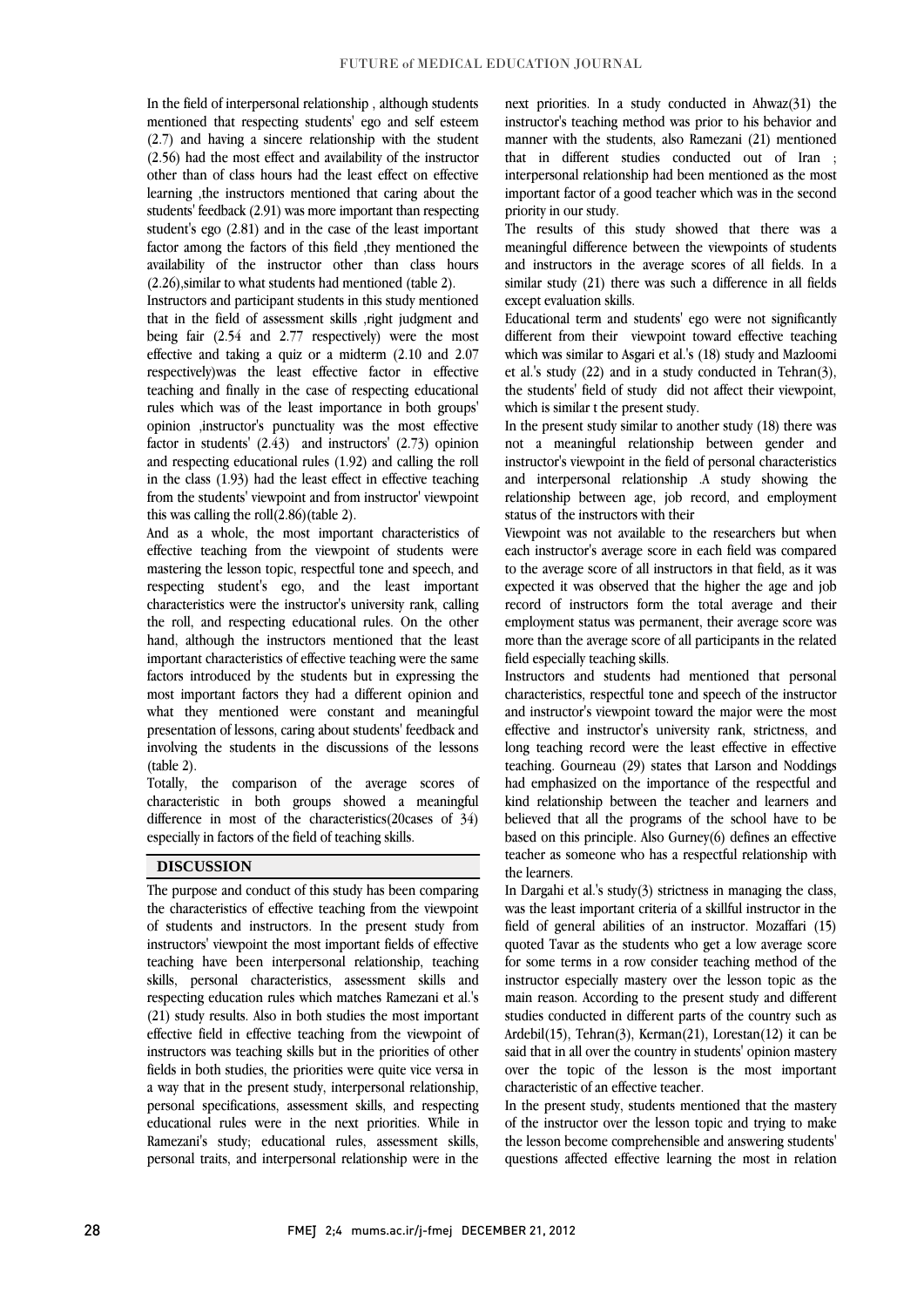with teaching skills and asking students questions during the teaching process and using education-aid tools were the least effective, while from instructors' viewpoint ,although similar to students', using education-aid tools was of little importance but the presentation of lessons constantly and meaningfully and also involving the students in discussing the lessons were the most important factors of this field.

Gurney(6) believes that one of the first and most important characteristics of an effective instructor is mastery of the topic. On the other hand, Sakraneh(13) mentioned that Satanovich and Jordan (1998) stated that the relatedness of the discussions to the discussed topics in the previous sessions was very important and in a study conducted in Gilan(18) preparation of the class for discussion and involving the students got the highest score in the field of teaching methodology. Unfortunately, Naderi et al. (32) in a study conducted in Bandar Abbas concluded that instructors mostly tended to teacher-centered methodologies and involving students in class discussions by the instructors was evaluated weak.

However, although using education-aid tools by instructors during the teaching process involves comprehension and visualization of students in education and stabilizes, deepens, and objectifies learning of the lessons(33) but according to the results of this study from the students' viewpoint which is similar to Dargahi et al.'s study(3)education-aid tools got the lowest score in the characteristics of effective teaching.

It is not just enough to be motivated for instructors, but creating an effective and appropriate relationship causes motivation and educational improvement among students(18).The results of this study showed that in the field of interpersonal relationship, respecting students' ego and having a close relationship with them and from the viewpoint of instructors paying attention to students' feedback

got the highest score and both groups mentioned that availability of the instructor in after class hours had the least effect on effective teaching. Grant et al (26) stated that the positive and respectful relationship with the instructor was a factor of better absorption of training in students and also in Ramezani et al.'s study(21) it was introduced as a determining factor of the rate of students' involvement in class. Gurney et al. also mentioned that one of the characteristics of effective teachers was respecting students(13).

Hattie(1999) and Alton Lee (2003) in Sakarneh's study (13) mentioned that caring about learners' feedback which causes encouragement for getting involved in learning, was one of the most basic role of the instructor(6) which leads to improvement in learning and making sure of reaching the determined standards (33).In Ramezani et al.'s study (21) university instructors believed that the availability of the instructor after class hours was of little importance.

The results of this study showed that the viewpoint of students and instructors in the field of evaluation skills, right judgment, and being moderate and fair had the most and taking a quiz or mid-term has the least effect on effective teaching. Ramezani et al. (21) mentioned that students of other countries believe that skill of fair and right

judgment is the most important characteristic of an instructor. In Dargahi et al.'s study (3)in the field of postteaching skills, taking a comprehensive and exact exam at the end of the term was of little importance.

Ramezani et al. (21) quoted Berlo as interest in respecting order and education rules was one of the most important factors of an instructor. In the present study, in the field of respecting education rules, instructor's punctuality had the most and respecting education rules and calling the roll had the least effect from the viewpoint of both groups. In Ramezani et al.'s study(21) calling the roll was the least important characteristic of the instructor. Although instructors mentioned that the least important characteristics of effective teaching were hidden in the three factors introduced by the students but in expressing

the most important factors they had a different opinion and mentioned meaningful and constant presentation of lesson topics, caring about the feedback of students and involving the students in lesson discussions.

### Conclusion

According to the fact that learning takes place in the interaction of student and teacher (34) and the results of this study shows the difference in viewpoints of students and instructors, the following matters are suggested.

 The present research studied the characteristics of effective teaching in five fields which had 34 factors from the viewpoint of participant instructors and students which is more comprehensive than the forms which are used in universities for the evaluation of instructors and this is one of the strong points of the present study which can be added to the evaluation forms of instructors in future.

 $\mathbf{\hat{P}}$  For getting more applicable and deeper results in this field ,using qualitative research methods seem very appropriate which is in fact the main limitation of the present study.Low participation of instructors and students is another limitation of this study ,therefore these cases should be taken in to consideration more.

 Holding workshops and appropriate and purposeful educational courses for improving teachinglearning process and familiarity of instructors with teaching skills and educational strategies based on research.

 Developing communication skills of instructors and paying attention to the factors of this field in their selection, employment and evaluation.

 On the other hand, by planning some forms appropriate with effective teaching characteristics and surveying the opinions of a limited number of students of each instructor, the strong and weak points of each one of the instructors can be determined and the omission of weak points and improvement of strong points can be planned.

 Official people in charge should pay more attention to planning workshops of new methodologies of instructors and instructor selection should be done according to effective teaching criteria from the viewpoint of students.

#### **ACKNOWLEDGEMENT**

The present study is taken from the assigned research proposal named:"The comparison of effective teaching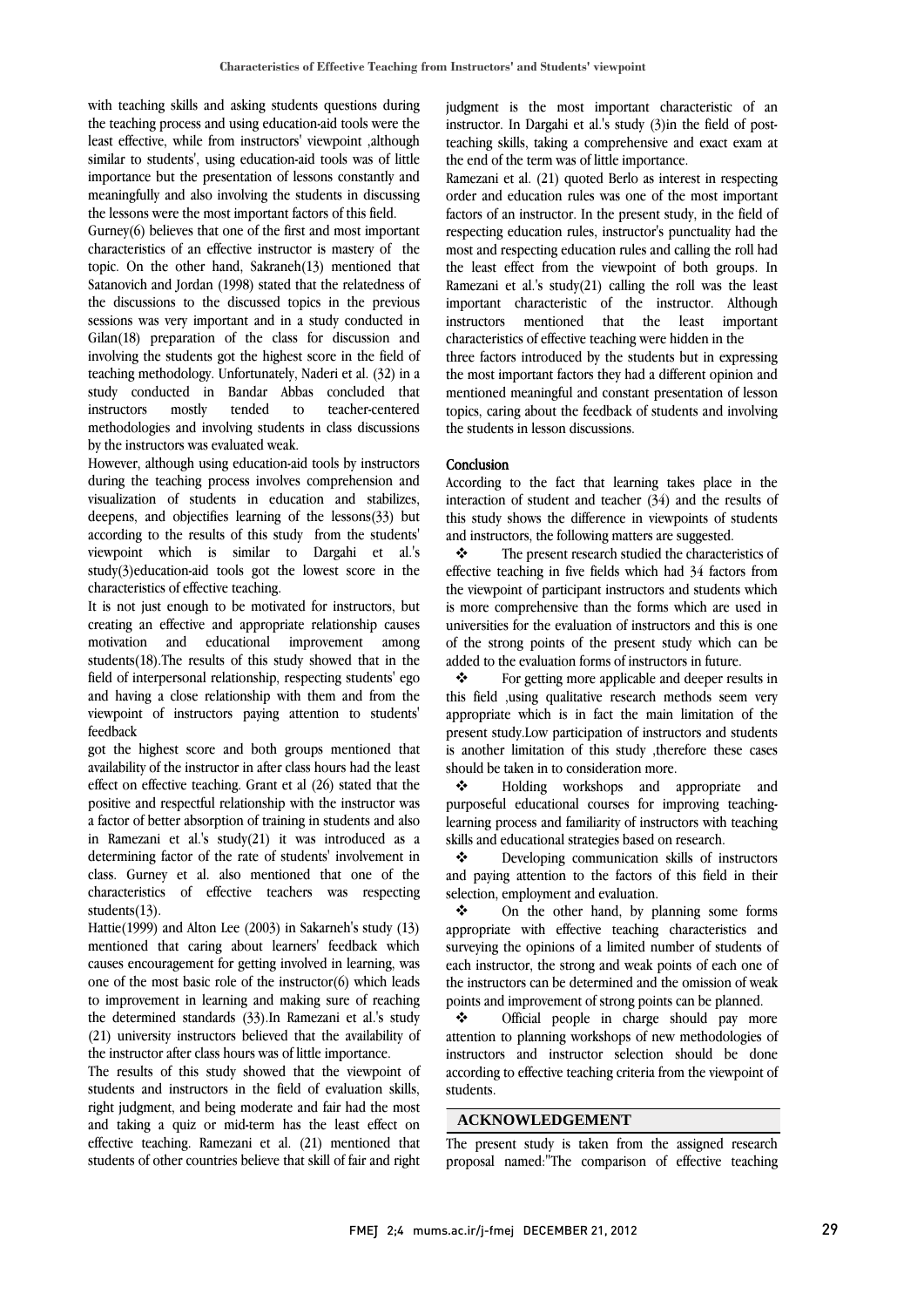characteristics from the viewpoint of instructors and students of Yazd Shahid Saoooghi University of Medical Sciences" with the code of 2088. Finally the authors would like to express their gratitude to Medical Education Development Center and Research Deputy of the University for their financial support.

#### **REFERENCES**

1. Endaleb B, Ahmadi Gh R. A Study of the Amount of Applying Teaching Effectiveness Criteria in Khorasgan Islamic Azad University from the View point of Students in 2006-2007. Danesh va pajoohesh dar oloome tarbiati 2007; 15: 67- 82. [Persian]

2. Khorshidi R. The survey of Quality of teaching doctoral courses at two time periodsin Shiraz University. [Persian]. Available

from:http://shmotoun.ihcs.ac.ir/PDF/kongere/ 2/4 .pdf

3. Dargahi H, Hamouzadeh P, Sadeghifar J. Criteria Assessment of a Expect Teacher for Effective Teaching. Payavard Salamat 2011; 4(3&4):91-98. [Persian]

4. Baghiani Moghadam M H, Sharifirad G R, Rahaei Z & et al. Educational Technology. Sobhan, First Print, 2009: 59. [Persian]

5. Blanton L P, Pugach M C. Preparing General Education Teachers to Improve Outcomes for Students With Disabilities. American Association of Colleges for Teacher Education 1307 New York Avenue, NW, Suite 300 Washington, DC 20005. 2011. 6. Gurney P. Five Factors for Effective Teaching. New Zealand Journal of Teachers' Work 2007; 4(2):89-98.

7. Salehi Sh. Effective Teaching. Journal of Shahrekord University of Medical Sciences 2001; 3 (2): 12-21. [Persian]

8. Balaraman P, Khan M, Fleming M & et al. Strategies for Effective Teaching a Handbook for Teaching Assistants. 1995. Available from: http://www.engr.wisc.edu/ services/elc/ strategies.pdf<br>9. Empowering Effective

9. Empowering Effective Teachers: Readiness for Reform. Bill and Melinda Gates Foundation Research Brief 2010. Available from:

http://www.gatesfoundation.org/unitedstates/Documents/ empowering-effectiveteachers-readiness-for-reform.pdf

10. Akiri A A, Ugborugbo N M. Teachers' Effectiveness and Students' Academic Performance in Public Secondary Schools in Delta State, Nigeria. Stud Home Comm Sci 2009; 3(2): 107-113.

11. McColskey W, Stronge J H, Ward TJ &<br>et al. Teacher Effectiveness. Student et al. Teacher Effectiveness, Student<br>Achievement. & National Board Certified & National Board Certified Teachers. Arlington, va: National Board for Professional Teaching Standards. Available from: www.nbpts.org.

12. Raoufi Sh, Seikhian A, Ebrahimzade F & et al. Designing a novel sheet to evaluate theoretical teaching quality of faculty members based on viewpoints of stakeholders and charles E. Glassick's scholarship principles. Journal of Hormozgan University of Medical Sciences 2010; 14(3): 167-176. [Persian]

13. Sakarneh M. Effective Teaching in Inclusive Classroom: Literature Review. The University of New England, Armidale, NSW 2351, Australia. SAK04009. Available from: http:// www. aare.edu.

au/04pap/sak04009.pdf 14. Shabani Varaki B. and Hossaingholizadeh R. Evaluation of college teaching quality. Journal of research and planning in higher education 2005; 12 (1): 1-

21. [Persian] 15. Mozaffari N, Mohammadi M A,

Dadkhah B. The specialties of a good master from the viewpoint of student of Ardabil University of medical science 2008. Journal of Policy Research, School of Nursing and Midwifery Ardabil 2010; 12: 64- 71. [Persian]

16. Nikneshan Sh, Nasresfahani A R, Mirshahjafari E & et al. The amount of used cretive teaching methods and survey faculty members characterize gifted student point of view. Studies in Education 2011; 11(2):145-164. [Persian]

17. Reichardt R. toward a Comprehensive Approach to Teacher Quality. Mid-continent Research for Education and Learning. 2001.<br>Available from: http://www.mcrel.org http://www.mcrel.org /PDF/PolicyBrief/5012PI\_

PBTowardAComprehensive.pdf.

18. Asgari F, Mahjoob Moadab H. Comparing Characteristics of an Effective teaching from Teachers' and Students' Point of View, Guilan University of Medical Sciences. Strides in Development of Medical Education 2010; 7(1): 26-33. [Persian]

19. Zohoor A, Eslaminejad T. Teacher's effective teaching criteria as viewed by the students of Kerman University of Medical Sciences. Payesh Journal 2002; 1(4): 5-13. [Persian]

20. Razavi M, Rabani A, Tavakol M. The evaluation of teaching in Tehran University of Medical Sciences and Health Services: Studens' point of view. Tehran University Medical Journal 1999; 57(3): 70-78. [Persian]

21. Ramezani T, Dortaj Ravari E. Characteristics of Effective Teachers and Pertinent Effective Educational Factors according to the Teachers and Students' Point of View in Schools of Nursing, Kerman University of Medical Sciences. Strides in Development of Medical Education 2009; 6(2): 139-148. [Persian]

22. Mazloomy Mahmood Abad S S, Rahaei Z, Ehrampoush M H & et al. The characteristics of an expert faculty member based on view points of medical students,Yazd, 2008. Journal of Hormozgan University of Medical Sciences 2010; 14(3): 226-233. [Persian]

23. Miller K. School, teacher, and leadership impacts on student achievement [policy brief]. Aurora, CO: Mid-continent Research for Education and Learning. 2003. Available from: http://www.mcrel.org/PDF/PolicyBriefs/5032

PI\_PBSchoolTeacherLeaderBrief.pdf

24. Hassan Zahraei R, Atash Sokhan G, Salehi Sh & et al. Comparing the Factors Related to the Effective Clinical Teaching from Faculty Members' and Students' Points of View Iranian Journal of Medical Education 2008; 7 (2): 249-256. [Persian]

25. Goldhaber D, Anthony E. Can Teacher Quality Be Effectively Assessed? This is an updated version of a paper of the same title previously posted on the Urban Institute website on 2004. Available from: http://www.urban.org/UploadedPDF/410958 \_NBPTSOutcomes. pdf

26. Grant L, Stronge J H, Popp P. Effective<br>Teaching and At-Risk/Highly Mobile andAt-Risk/Highly Students: What Do Award-Winning Teachers Do? 2008. Available from:<br>http://center.serve.org/nche. /downloads/ http://center.serve.org/nche eff\_ teach.pdf.

27. National Center for Learning Disabilities. Teacher Effectiveness and Professional Development. 2010. Available from: http://www.ncld.org

28. Cakmak M. The Perceptions of Student Teachers about the Effects of Class Size With Regard to Effective Teaching Process. The Qualitative Report 2009; 14 (3): 395- 408.

29. Gourneau, B. Five attitudes of effective teachers: Implications for teacher training. Essays in Education 2005; 13: 1-8.

30. Chait, R. Ensuring effective teachers for all students: Six state strategies for attracting and retaining effective teachers in high-poverty and high-minority schools. Washington, DC: Center for American<br>Progress 2009, Available from: Progress. http://www.americanprogress.org

/issues/2009/05/ effective \_teachers.html

31. Shakurnia A, Motlagh M E, Malayeri A R & et al. Students' Opinion on Factors Affecting Faculty Evaluation in Jondishapoor Medical University. Iranian Journal of Medical Education 2005; 2(5): 109-117. [Persian]

32. Naderi N, Abedini S, Asghari N & et al. Assessment of education quality of basic sciences based on medical students' Perspective. Journal of Hormozgan